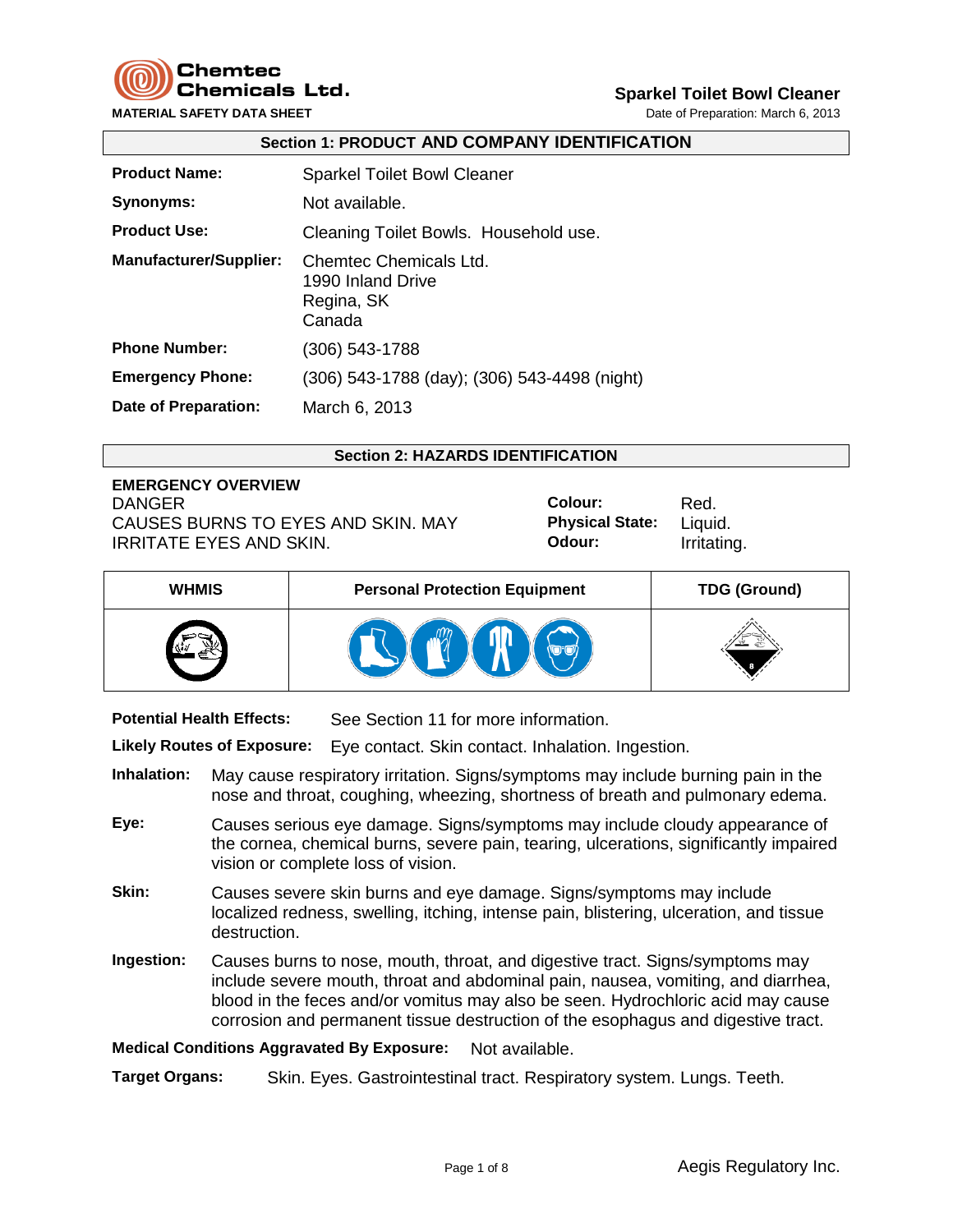

**Potential Environmental Effects:** See Section 12 for more information.

This material is considered hazardous by the OSHA Hazard Communication Standard, (29 CFR 1910.1200).

|                                                                                                                                                                                                                             | <b>Section 3: COMPOSITION / INFORMATION ON INGREDIENTS</b> |                                                                                                                                                                                                                                                                                                                    |                             |                       |  |
|-----------------------------------------------------------------------------------------------------------------------------------------------------------------------------------------------------------------------------|------------------------------------------------------------|--------------------------------------------------------------------------------------------------------------------------------------------------------------------------------------------------------------------------------------------------------------------------------------------------------------------|-----------------------------|-----------------------|--|
| <b>Hazardous Ingredient(s)</b><br>Hydrochloric acid                                                                                                                                                                         |                                                            |                                                                                                                                                                                                                                                                                                                    | <b>CAS No.</b><br>7647-01-0 | % wt./wt.<br>$5 - 10$ |  |
|                                                                                                                                                                                                                             |                                                            | <b>Section 4: FIRST AID MEASURES</b>                                                                                                                                                                                                                                                                               |                             |                       |  |
| Inhalation:                                                                                                                                                                                                                 |                                                            | If inhaled: Remove person to fresh air and keep comfortable for breathing.                                                                                                                                                                                                                                         |                             |                       |  |
| <b>Eye Contact:</b>                                                                                                                                                                                                         |                                                            | If in eyes: Rinse cautiously with water for at least 30 minutes. Remove<br>contact lenses, if present and easy to do. Continue rinsing. Immediately<br>call a poison center or doctor.                                                                                                                             |                             |                       |  |
| <b>Skin Contact:</b>                                                                                                                                                                                                        |                                                            | If on skin (or hair): Take off immediately all contaminated clothing. Rinse<br>skin with water for at least 15 minutes. Immediately call a poison center or<br>doctor. Wash contaminated clothing before reuse.                                                                                                    |                             |                       |  |
| Ingestion:                                                                                                                                                                                                                  |                                                            | If swallowed: Rinse mouth. Immediately call a poison center or<br>doctor/physician. If vomiting occurs naturally, have victim lean forward to<br>reduce the risk of aspiration. Do NOT induce vomiting unless directed to<br>do so by medical personnel. Never give anything by mouth to an<br>unconscious person. |                             |                       |  |
| <b>General Advice:</b>                                                                                                                                                                                                      |                                                            | In case of accident or if you feel unwell, seek medical advice immediately<br>(show the label or MSDS where possible).                                                                                                                                                                                             |                             |                       |  |
| <b>Note to Physicians:</b>                                                                                                                                                                                                  |                                                            | Symptoms may not appear immediately.                                                                                                                                                                                                                                                                               |                             |                       |  |
|                                                                                                                                                                                                                             |                                                            | <b>Section 5: FIRE FIGHTING MEASURES</b>                                                                                                                                                                                                                                                                           |                             |                       |  |
| <b>Flammability:</b><br>Not flammable or combustible by OSHA/WHMIS criteria. Non-combustible,<br>substance itself does not burn but may decompose upon heating to produce<br>corrosive and/or toxic fumes.                  |                                                            |                                                                                                                                                                                                                                                                                                                    |                             |                       |  |
| <b>Means of Extinction</b><br><b>Suitable Extinguishing Media:</b><br>Use appropriate extinguishing media for surrounding fire.<br><b>Unsuitable Extinguishing Media:</b><br>Not available.                                 |                                                            |                                                                                                                                                                                                                                                                                                                    |                             |                       |  |
| <b>Products of Combustion:</b>                                                                                                                                                                                              |                                                            | Chlorine.                                                                                                                                                                                                                                                                                                          |                             |                       |  |
| <b>Protection of Firefighters:</b><br>Keep upwind of fire. Wear full fire fighting turn-out gear (full<br>Bunker gear) and self-contained breathing apparatus.                                                              |                                                            |                                                                                                                                                                                                                                                                                                                    |                             |                       |  |
| <b>Explosion Data</b><br><b>Sensitivity to Mechanical Impact:</b><br>This material is not sensitive to mechanical impact.<br><b>Sensitivity to Static Discharge:</b><br>This material is not sensitive to static discharge. |                                                            |                                                                                                                                                                                                                                                                                                                    |                             |                       |  |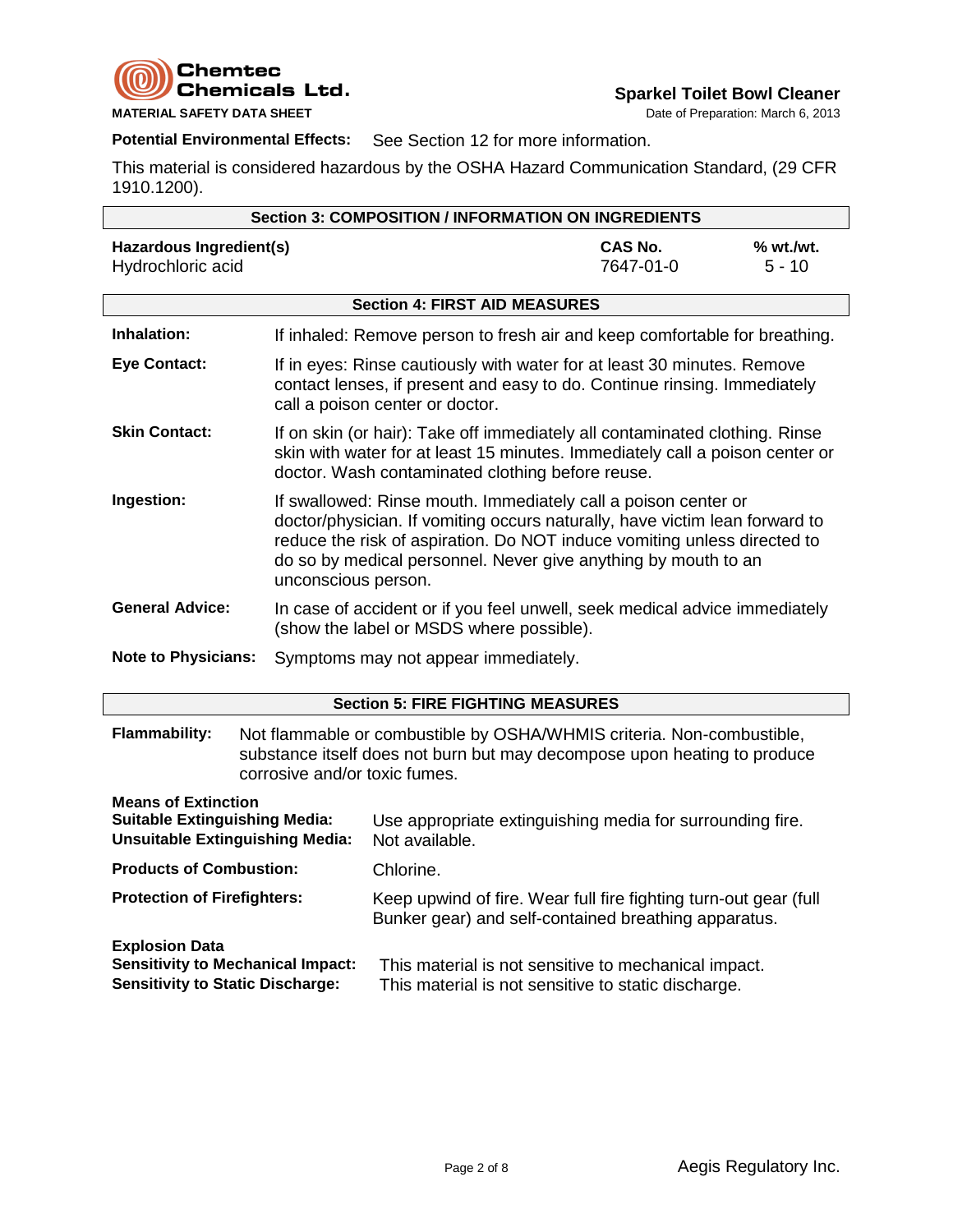**Chemtec** Chemicals Ltd.

**MATERIAL SAFETY DATA SHEET DATA SHEET Date of Preparation: March 6, 2013** 

**Sparkel Toilet Bowl Cleaner**

|                                   | <b>Section 6: ACCIDENTAL RELEASE MEASURES</b>                                                                                                                                                                                    |  |  |  |
|-----------------------------------|----------------------------------------------------------------------------------------------------------------------------------------------------------------------------------------------------------------------------------|--|--|--|
| <b>Emergency Procedures:</b>      | Keep unauthorized personnel away. Stay upwind. Keep out of low<br>areas. Ventilate enclosed areas. ELIMINATE all ignition sources<br>(no smoking, flares, sparks or flames in immediate area).                                   |  |  |  |
| <b>Personal Precautions:</b>      | Do not touch damaged containers or spilled material unless<br>wearing appropriate protective clothing. Use personal protection<br>recommended in Section 8.                                                                      |  |  |  |
| <b>Environmental Precautions:</b> | Prevent entry into waterways, sewers, basements or confined<br>areas.                                                                                                                                                            |  |  |  |
| <b>Methods for Containment:</b>   | Stop leak if you can do it without risk. Dike area with absorbent<br>material.                                                                                                                                                   |  |  |  |
| <b>Methods for Clean-Up:</b>      | Small spills can be flushed with large amounts of water. For large<br>spills, absorb or cover with dry earth, sand or other non-<br>combustible material and transfer to containers. Use limestone or<br>Soda Ash to neutralize. |  |  |  |
| <b>Other Information:</b>         | See Section 13 for disposal considerations.                                                                                                                                                                                      |  |  |  |
|                                   | <b>Section 7: HANDLING AND STORAGE</b>                                                                                                                                                                                           |  |  |  |

#### **Handling:**

Do not swallow. Do not breathe mist, vapours, or spray. Wash thoroughly after handling. See Section 8 for information on Personal Protective Equipment.

## **Storage:**

Store locked up. Store away from incompatible Materials. See Section 10 for information on Incompatible Materials. Keep out of the reach of children.

#### **Section 8: EXPOSURE CONTROLS / PERSONAL PROTECTION**

# **Exposure Guidelines**

**Component** Hydrochloric acid [CAS No. 7647-01-0] **ACGIH:** 2 ppm (C); A4 (2000) **OSHA:** 5 ppm (C), 7 mg/m<sup>3</sup> (C);

**C:** Ceiling

**Engineering Controls:** Use ventilation adequate to keep exposures (airborne levels of dust, fume, vapour, gas, etc.) below recommended exposure limits.

#### **PERSONAL PROTECTIVE EQUIPMENT (PPE)**

**Eye/Face Protection:** Wear chemical safety goggles. Ensure that eyewash stations and safety showers are close to the workstation location. Use equipment for eye protection that meets the standards referenced by OSHA regulations in 29 CFR 1910.133 for Personal Protective Equipment.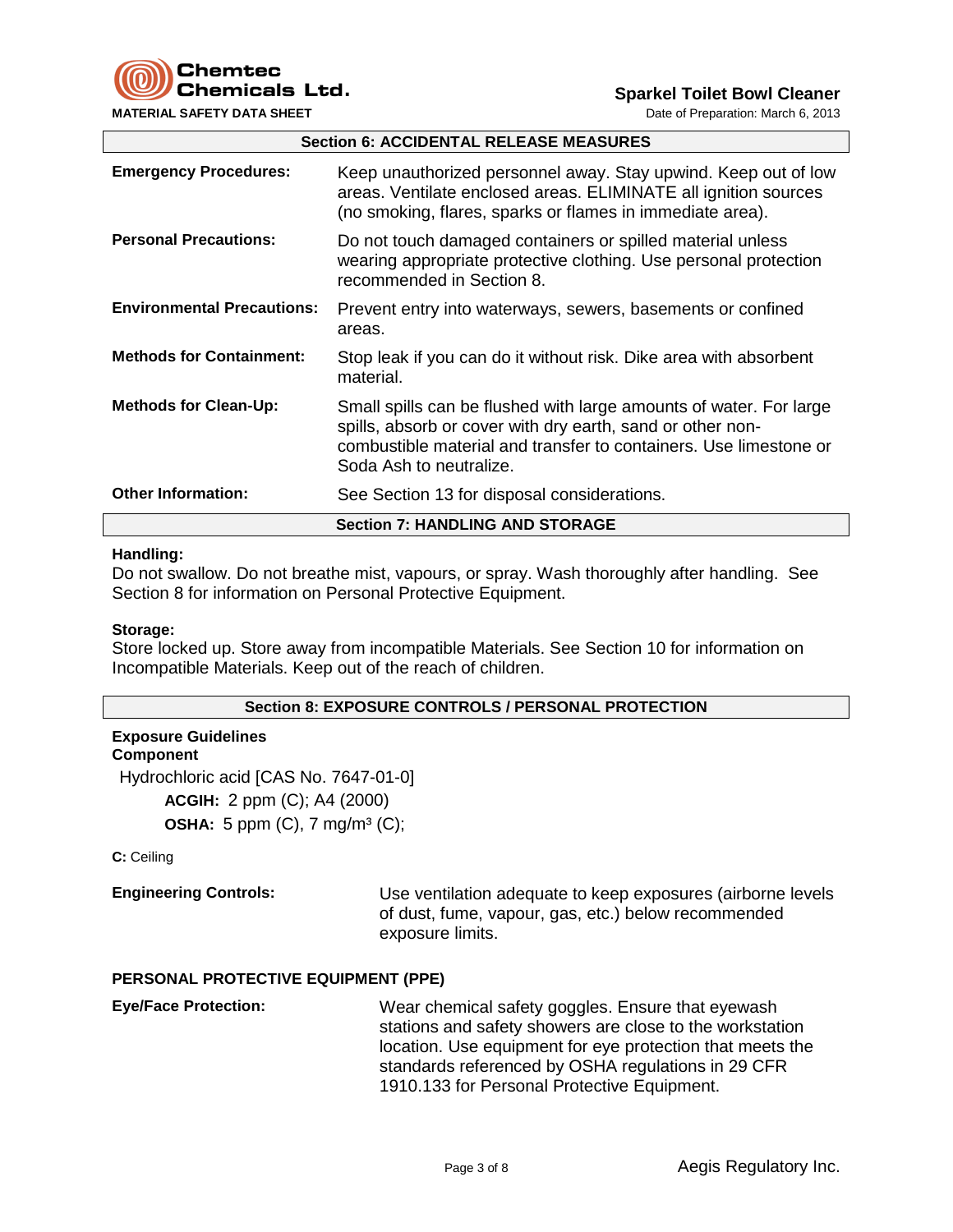Chemtec<br>Chemicals Ltd.

**MATERIAL SAFETY DATA SHEET** 

**Sparkel Toilet Bowl Cleaner**<br>Date of Preparation: March 6, 2013

| <b>Hand Protection:</b>                | Wear protective gloves. Rubber gloves are recommended.<br>Consult manufacturer specifications for further information.                                                                                                                                                                                                                                                                                                                                                                  |
|----------------------------------------|-----------------------------------------------------------------------------------------------------------------------------------------------------------------------------------------------------------------------------------------------------------------------------------------------------------------------------------------------------------------------------------------------------------------------------------------------------------------------------------------|
| <b>Skin and Body Protection:</b>       | Wear protective clothing. Clothing with full length sleeves<br>and pants should be worn.                                                                                                                                                                                                                                                                                                                                                                                                |
| <b>Respiratory Protection:</b>         | If engineering controls and ventilation are not sufficient to<br>control exposure to below the allowable limits then an<br>appropriate NIOSH/MSHA approved air-purifying respirator<br>with organic vapor/acid gas cartridge and particulate filter, or<br>self-contained breathing apparatus must be used. Supplied<br>air breathing apparatus must be used when oxygen<br>concentrations are low or if airborne concentrations exceed<br>the limits of the air-purifying respirators. |
| <b>General Hygiene Considerations:</b> | Handle according to established industrial hygiene and<br>safety practices.                                                                                                                                                                                                                                                                                                                                                                                                             |

| <b>Section 9: PHYSICAL AND CHEMICAL PROPERTIES</b> |                               |  |  |  |
|----------------------------------------------------|-------------------------------|--|--|--|
| Appearance:                                        | Red liquid.                   |  |  |  |
| Colour:                                            | Red.                          |  |  |  |
| Odour:                                             | Irritating.                   |  |  |  |
| <b>Odour Threshold:</b>                            | 7 mg/m <sup>3</sup> , $(HCl)$ |  |  |  |
| <b>Physical State:</b>                             | Liquid.                       |  |  |  |
| pH:                                                | $\overline{4}$                |  |  |  |
| <b>Viscosity:</b>                                  | Not available.                |  |  |  |
| <b>Melting Point:</b>                              | $-40 °C$ (-40 °F)             |  |  |  |
| <b>Boiling Point:</b>                              | 61.1 °C (142 °F)              |  |  |  |
| <b>Flash Point:</b>                                | Not available.                |  |  |  |
| <b>Evaporation Rate:</b>                           | Not available.                |  |  |  |
| <b>Lower Flammability Limit:</b>                   | Not available.                |  |  |  |
| <b>Upper Flammability Limit:</b>                   | Not available.                |  |  |  |
| <b>Vapor Pressure:</b>                             | 25 mmHg at 20 $°C$ (68 $°F$ ) |  |  |  |
| <b>Vapor Density:</b>                              | Not available.                |  |  |  |
| <b>Specific Gravity:</b>                           | 1.16 (Water = 1)              |  |  |  |
| Density:                                           | Not available.                |  |  |  |
| <b>Solubility in Water:</b>                        | Soluble.                      |  |  |  |
| <b>Coefficient of Water/Oil Distribution:</b>      | Infinite.                     |  |  |  |
| <b>Auto-ignition Temperature:</b>                  | Not available.                |  |  |  |
| Percent Volatile, wt. %:                           | Not available.                |  |  |  |
| VOC content, wt. %:                                | Not available.                |  |  |  |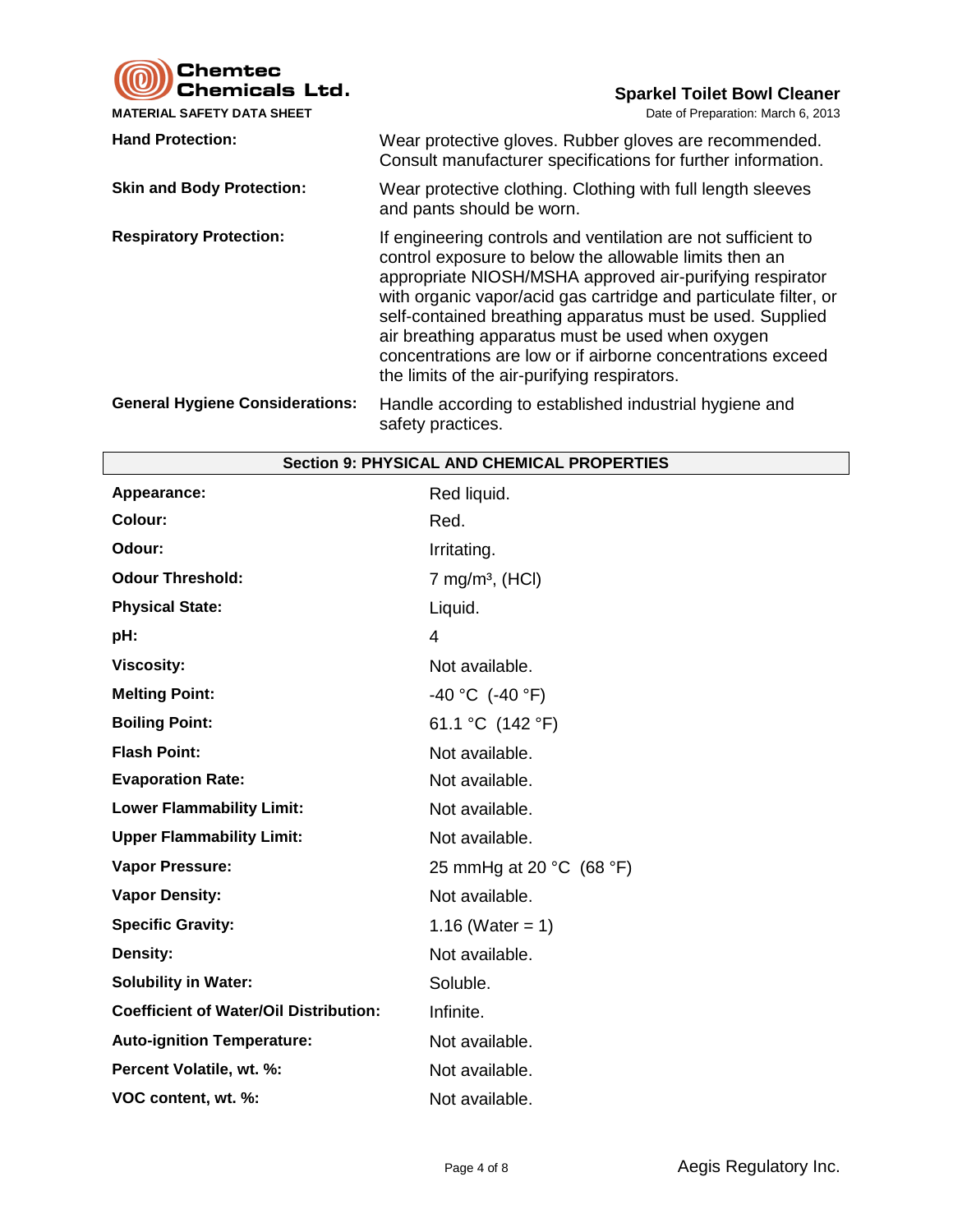

**MATERIAL SAFETY DATA SHEET** DATA SHEET DATA SHEET DATE OF PREPARATION: March 6, 2013

|                                            | <u> 999691 191 917691 - 1189 18976 1918 1</u>          |
|--------------------------------------------|--------------------------------------------------------|
| <b>Stability:</b>                          | Stable under normal storage conditions.                |
| <b>Conditions of Reactivity:</b>           | Contact with incompatible materials. Exposure to heat. |
| <b>Incompatible Materials:</b>             | Bases, Oxidizers, Water, Metals, Amines,               |
| <b>Hazardous Decomposition Products:</b>   | Chlorine. Hydrogen.                                    |
| <b>Possibility of Hazardous Reactions:</b> | None known.                                            |
|                                            |                                                        |

## **Section 11: TOXICOLOGICAL INFORMATION**

**Section 10: STABILITY AND REACTIVITY**

#### **EFFECTS OF ACUTE EXPOSURE**

| <b>Component Toxicity</b> |           |                                 |                         |                              |
|---------------------------|-----------|---------------------------------|-------------------------|------------------------------|
| <b>Component</b>          | CAS No.   | LD <sub>50</sub> oral           | LD <sub>50</sub> dermal | $LC_{50}$                    |
| Hydrochloric acid         | 7647-01-0 | $900 \text{ mg/kg}$<br>(rabbit) | Not available.          | $1108$ ppm<br>$(mouse)$ ; 1H |

- **Inhalation:** May cause respiratory irritation. Signs/symptoms may include burning pain in the nose and throat, coughing, wheezing, shortness of breath and pulmonary edema.
- **Eye:** Causes serious eye damage. Signs/symptoms may include cloudy appearance of the cornea, chemical burns, severe pain, tearing, ulcerations, significantly impaired vision or complete loss of vision.
- **Skin:** Causes severe skin burns and eye damage. Signs/symptoms may include localized redness, swelling, itching, intense pain, blistering, ulceration, and tissue destruction.
- **Ingestion:** Causes burns to nose, mouth, throat, and digestive tract. Signs/symptoms may include severe mouth, throat and abdominal pain, nausea, vomiting, and diarrhea, blood in the feces and/or vomitus may also be seen. Hydrochloric acid may cause corrosion and permanent tissue destruction of the esophagus and digestive tract.

**Skin Sensitization:** Not available.

**Respiratory Sensitization:** Not available.

#### **EFFECTS OF CHRONIC EXPOSURE**

**Target Organs:** Skin. Eyes. Gastrointestinal tract. Respiratory system. Lungs. Teeth. **Chronic Effects:** Prolonged or repeated contact may dry skin and cause irritation. Prolonged exposure to Hydrochloric acid may cause conjunctivitis, photosensitization, and possible blindness, and may have effects on the lungs, resulting in chronic bronchitis.

**Carcinogenicity:** This product does not contain any carcinogens or potential carcinogens as listed by ACGIH, IARC, OSHA, or NTP.

| <b>Component Carcinogenicity</b> |              |             |                         |             |             |
|----------------------------------|--------------|-------------|-------------------------|-------------|-------------|
| Component                        | <b>ACGIH</b> | <b>IARC</b> | <b>NTP</b>              | <b>OSHA</b> | Prop 65     |
| Hydrochloric acid                | A4           | Group 3     | Not listed. Not listed. |             | Not listed. |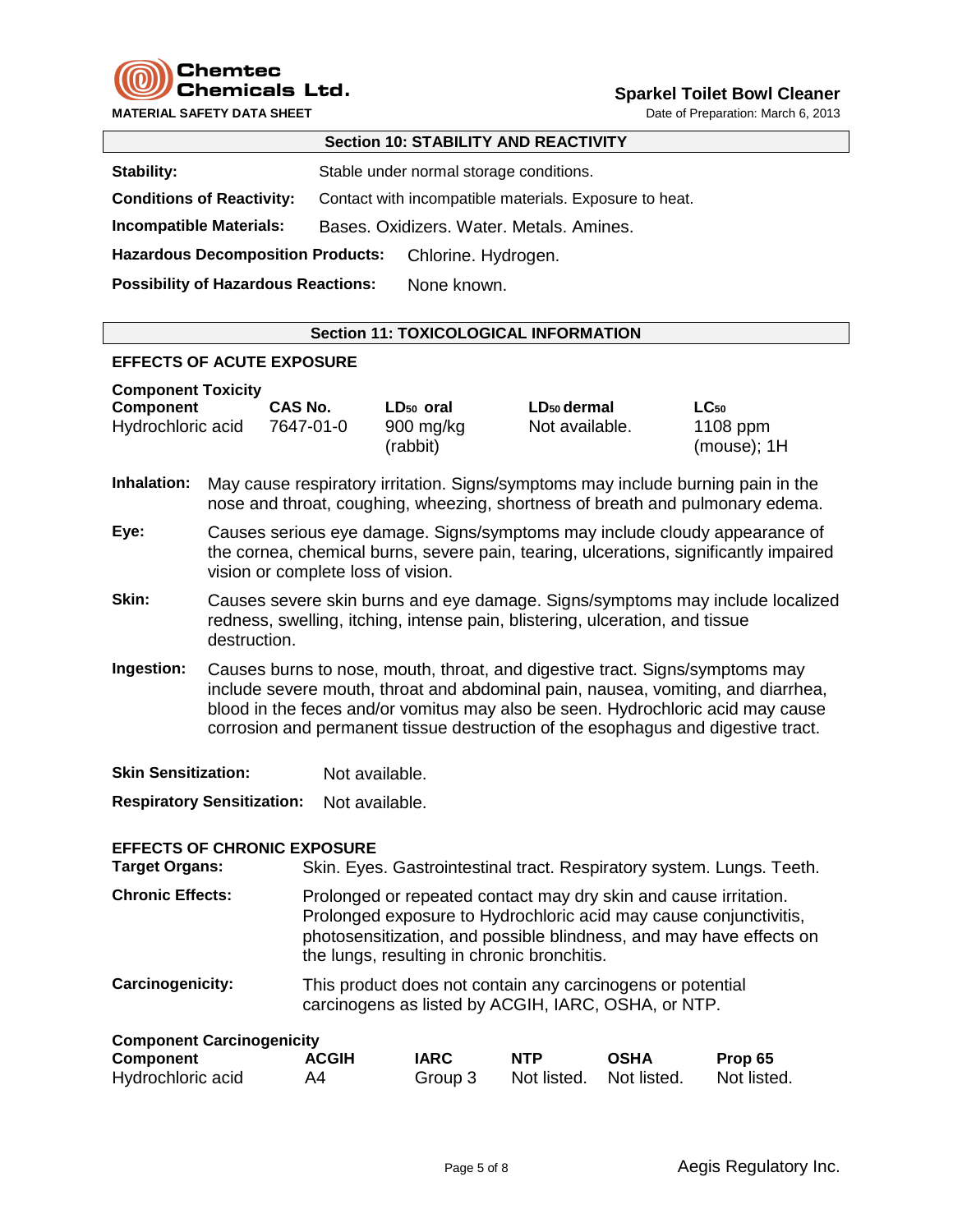

| <b>Mutagenicity:</b>                            | Not available. |
|-------------------------------------------------|----------------|
| <b>Reproductive Effects:</b>                    | Not available. |
| <b>Developmental Effects</b><br>Teratogenicity: | Not available. |
| <b>Embryotoxicity:</b>                          | Not available. |

**Toxicologically Synergistic Materials:** Not available.

|                                                                                       | <b>Section 12: ECOLOGICAL INFORMATION</b>                                                                                                                                                 |
|---------------------------------------------------------------------------------------|-------------------------------------------------------------------------------------------------------------------------------------------------------------------------------------------|
| <b>Ecotoxicity:</b>                                                                   | Not available.                                                                                                                                                                            |
| <b>Persistence / Degradability:</b>                                                   | Not available.                                                                                                                                                                            |
| <b>Bioaccumulation / Accumulation:</b>                                                | Not available.                                                                                                                                                                            |
| <b>Mobility in Environment:</b>                                                       | Not available.                                                                                                                                                                            |
|                                                                                       | <b>Section 13: DISPOSAL CONSIDERATIONS</b>                                                                                                                                                |
| <b>Disposal Instructions:</b>                                                         | Disposal should be in accordance with applicable regional, national<br>and local laws and regulations. Local regulations may be more<br>stringent than regional or national requirements. |
|                                                                                       | <b>Section 14: TRANSPORT INFORMATION</b>                                                                                                                                                  |
| U.S. Department of Transportation (DOT)<br><b>Proper Shipping Name:</b>               | UN1789, HYDROCHLORIC ACID SOLUTION, 8, PG III                                                                                                                                             |
| Class:                                                                                | 8                                                                                                                                                                                         |
| <b>UN Number:</b>                                                                     | <b>UN1789</b>                                                                                                                                                                             |
| <b>Packing Group:</b>                                                                 | $\mathbf{III}$                                                                                                                                                                            |
| <b>Label Code:</b>                                                                    | <b>CORROSIV</b>                                                                                                                                                                           |
| Note:                                                                                 | 5 Liters (1.3 Gallons) and less may be Classed as CONSUMER<br>COMMODITY, ORM-D                                                                                                            |
| <b>Canada Transportation of Dangerous Goods (TDG)</b><br><b>Proper Shipping Name:</b> | UN1789, HYDROCHLORIC ACID SOLUTION, 8, PG III                                                                                                                                             |
| Class:                                                                                | 8                                                                                                                                                                                         |
| <b>UN Number:</b>                                                                     | <b>UN1789</b>                                                                                                                                                                             |
| <b>Packing Group:</b>                                                                 | $\mathbf{III}$                                                                                                                                                                            |
| <b>Label Code:</b>                                                                    |                                                                                                                                                                                           |
| Note:                                                                                 | 5 Liters (1.3 Gallons) and less may be Shipped as Limited<br>Quantity.                                                                                                                    |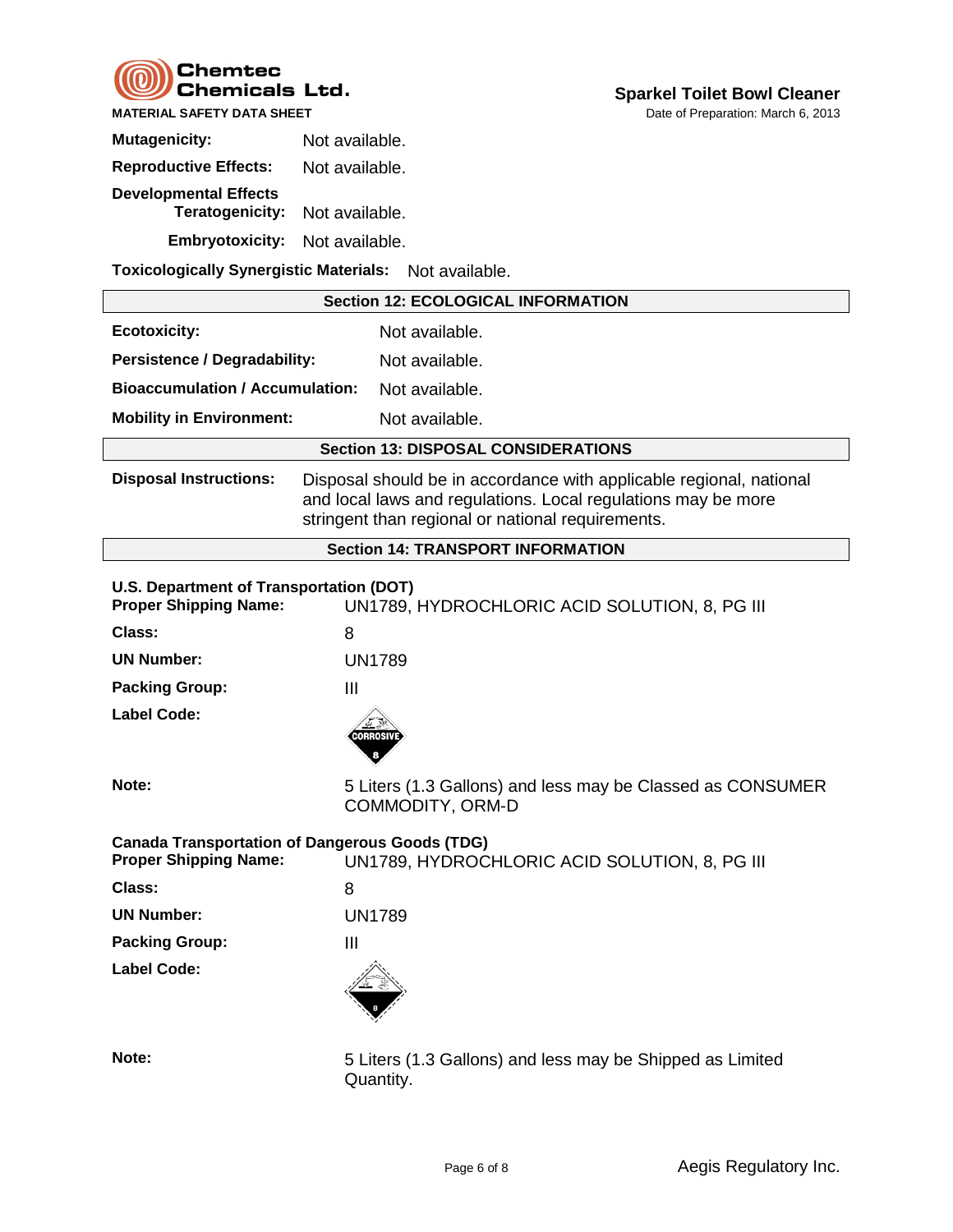

#### **Section 15: REGULATORY INFORMATION**

### **Chemical Inventories**

## **US (TSCA)**

The components of this product are in compliance with the chemical notification requirements of TSCA.

# **Canada (DSL)**

The components of this product are in compliance with the chemical notification requirements of the NSN Regulations under CEPA, 1999.

#### **Federal Regulations**

#### **Canada**

This product has been classified in accordance with the hazard criteria of the Controlled Products Regulations and the MSDS contains all the information required by the Controlled Products Regulations.

**WHMIS Classification:** Class E - Corrosive Material.

**Hazard Symbols:**



#### **United States**

This MSDS has been prepared to meet the U.S. OSHA Hazard Communication Standard, 29 CFR 1910.1200.

#### **SARA Title III**

| Component         | <b>Section</b><br>302 (EHS)<br>TPQ (lbs.) | <b>Section 304</b><br><b>EHS RQ</b><br>(lbs.) | <b>CERCLA</b><br>RQ (lbs.) | <b>Section</b><br>313   | <b>RCRA</b><br><b>CODE</b> | CAA<br>112(r)TQ<br>(lbs.) |
|-------------------|-------------------------------------------|-----------------------------------------------|----------------------------|-------------------------|----------------------------|---------------------------|
| Hydrochloric acid | Not listed.                               | Not listed.                                   | 5000                       | Not listed. Not listed. |                            | Not listed.               |

#### **State Regulations Massachusetts**

US Massachusetts Commonwealth's Right-to-Know Law (Appendix A to 105 Code of Massachusetts Regulations Section 670.000)

| <b>Component</b>  | <b>CAS No.</b> | <b>RTK List</b> |
|-------------------|----------------|-----------------|
| Hydrochloric acid | 7647-01-0      |                 |

**Note:** E = Extraordinarily Hazardous Substance

**New Jersey**

US New Jersey Worker and Community Right-to-Know Act (New Jersey Statute Annotated Section 34:5A-5) **Component CAS No. RTK List** Hydrochloric acid 7647-01-0 SHHS

**Note:** SHHS = Special Health Hazard Substance